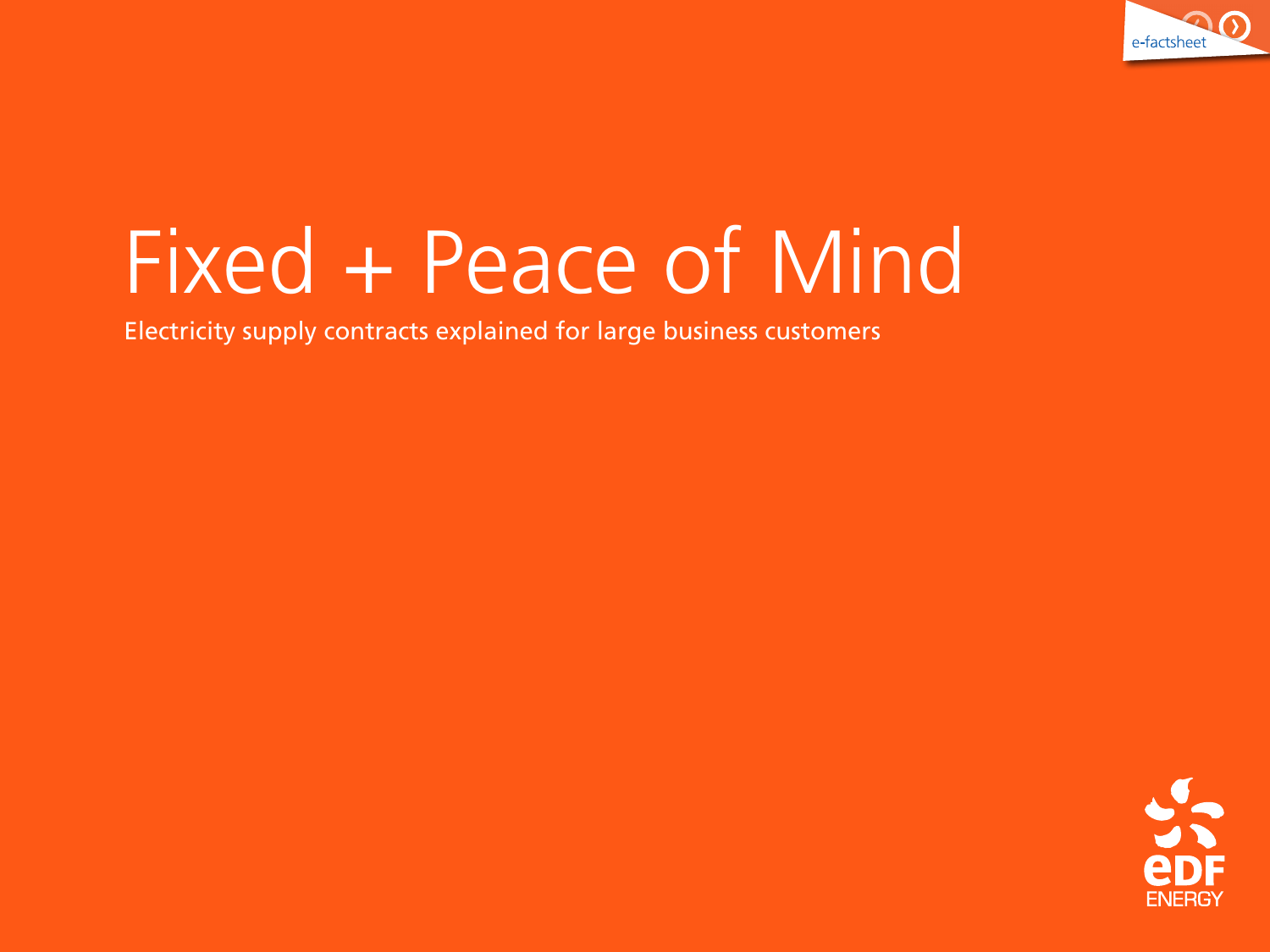# How do our fixed price contracts compare?

|                                        |                     | Å                     |                  |                    |
|----------------------------------------|---------------------|-----------------------|------------------|--------------------|
| <b>ENERGY COSTS</b>                    |                     | Fixed + Peace of Mind | Fixed + Standard | Fixed + Reflective |
|                                        | Wholesale cost      | Fixed                 | Fixed            | Fixed              |
|                                        | Volume tolerance    | Unlimited             | Unlimited        | Unlimited          |
| <b>THIRD PARTY COSTS</b>               |                     |                       |                  |                    |
|                                        | <b>AAHEDC</b>       | Fixed                 | Fixed            | Fixed              |
| Delivery                               | Elexon              | Fixed                 | Fixed            | Fixed              |
|                                        | <b>BSUoS + RCRC</b> | Fixed                 | Fixed            | Pass-through       |
|                                        | <b>DUoS</b>         | Fixed                 | Fixed            | Pass-through       |
|                                        | <b>TNUoS</b>        | Fixed                 | Fixed            | Pass-through       |
|                                        | <b>Tloss</b>        | Fixed                 | Fixed            | Fixed              |
|                                        | <b>Dloss</b>        | Fixed                 | Fixed            | Pass-through       |
| <b>New</b><br>generation<br>incentives | <b>RO</b>           | Fixed                 | Fixed            | Pass-through       |
|                                        | <b>FITs</b>         | Fixed                 | Fixed            | Pass-through       |
|                                        | CfD                 | Fixed                 | Fixed            | Pass-through       |
|                                        | <b>CM</b>           | Fixed                 | Fixed            | Pass-through       |
| Ell Exemptions                         | RO & CfD 20%        | Fixed                 | Fixed            | Pass-through       |
|                                        | FiT 20%*            | Fixed                 | Excluded         | Pass-through       |
|                                        | RO & CfD up to 10%* | Fixed                 | Excluded         | Pass-through       |
|                                        | FiT up to 10%*      | Fixed                 | Excluded         | Pass-through       |
| <b>AVAILABLE FOR:</b>                  |                     |                       |                  |                    |
|                                        | <b>HH Meters</b>    | Yes                   | Yes              | Yes                |
|                                        | <b>NHH Meters</b>   | Yes                   | Yes              | No                 |
|                                        | Duration            | Up to 36 months       | Up to 36 months  | Up to 36 months    |
|                                        | Start date          | Any                   | Any              | Any                |
|                                        | Volume              | 0-50GWh               | 0-50GWh          | 2-50GWh            |
|                                        |                     |                       |                  |                    |

2/7

 $\mathbf{D}$ 

合

\*Subject to consultation, state aid and parliamentary approval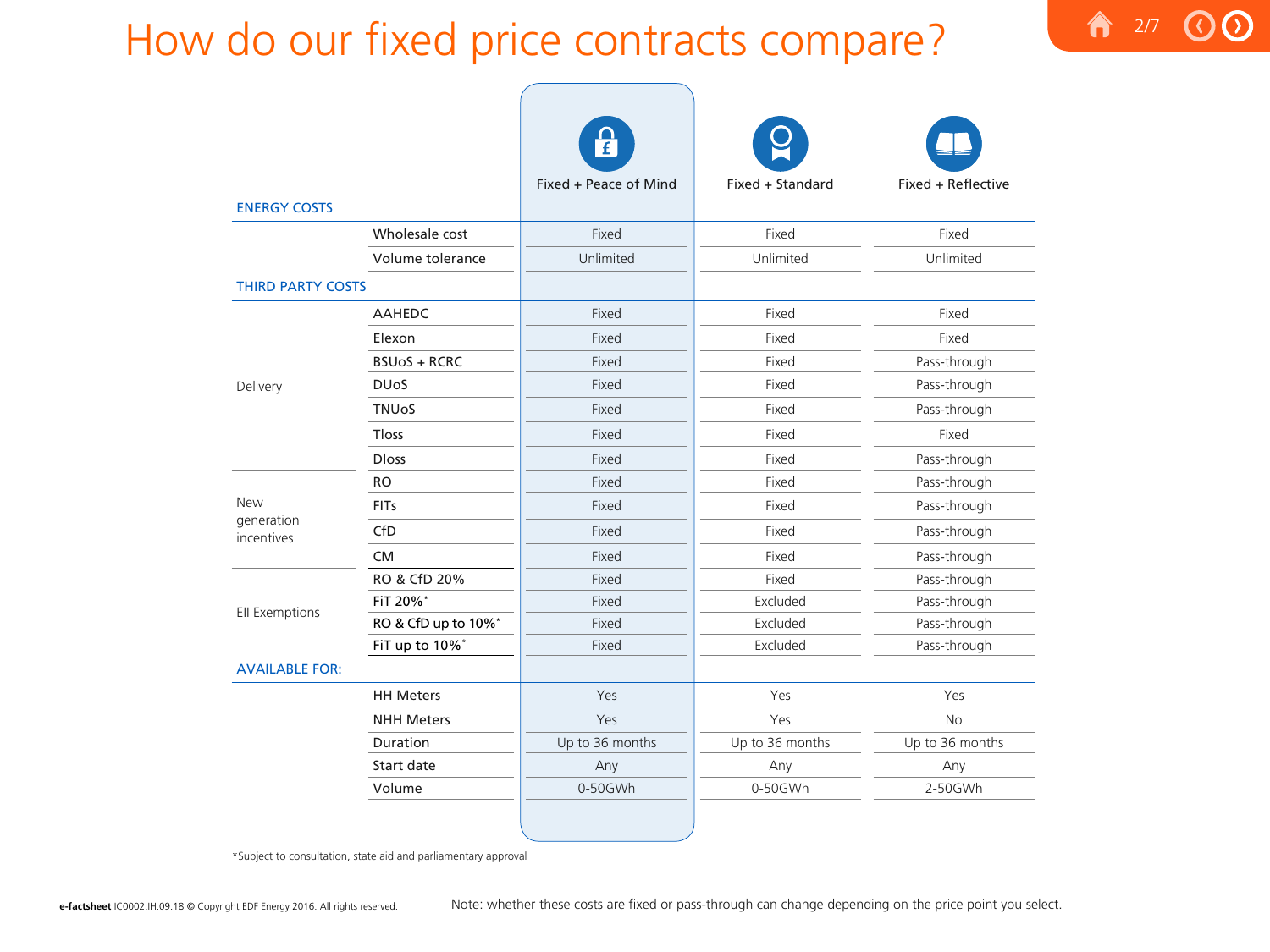# $\mathbf{F}$ Fixed + Peace of Mind explained

This contract guarantees your unit price will stay fixed in all but exceptional circumstances - no matter how much electricity you use.

#### **What makes this product different to most other fixed contracts?**

Unlike our Fixed + Reflective and most other fixed contracts, Fixed + Peace of Mind will fix all third party costs as well as the wholesale energy costs.

This protects you from any additional surcharges as a result of our forecasts being incorrect. There is also no volume tolerance restriction.

# **The advantages of Fixed + Peace of Mind**

- EDF Energy purchases your wholesale energy when you sign your contract. So if the wholesale energy market rises you will be safe in the knowledge that these costs won't change.
- With unlimited volume tolerance you can use energy as you need to without worrying about a surcharge cost for exceeding a volume tolerance threshold.
- The unit rate is fully fixed. We stand by the assumptions we make when we calculate all your third party costs including RO, FITs, DUoS, TNUoS, CfD, CM and EII. If we get our assumptions wrong, we'll swallow the cost.

Electricity backed by low-carbon generation can be added to your fixed price contract, at no extra premium by choosing Blue for Business.

# **Our "it's fixed" commitment**

When we say an element of your price is fixed, we're making a commitment to you that we will not use our Terms and Conditions to recover additional costs arising from our forecasting errors.

But we can't plan for absolutely everything.

In the case of force majeure events, or in exceptional circumstances such as a change in law relating to your energy use, we may have to pass on the costs. But we'll always try to avoid taking that action.

Please refer to the 'Variation' provision of the specific Peace of Mind contract Terms and Conditions for more information.

# **What to look out for in the Fixed + Peace of Mind Terms & Conditions**

You should always read your Terms and Conditions before signing a contract. Please refer to provision 9.1 of the specific Peace of Mind contract Terms and Conditions for more information.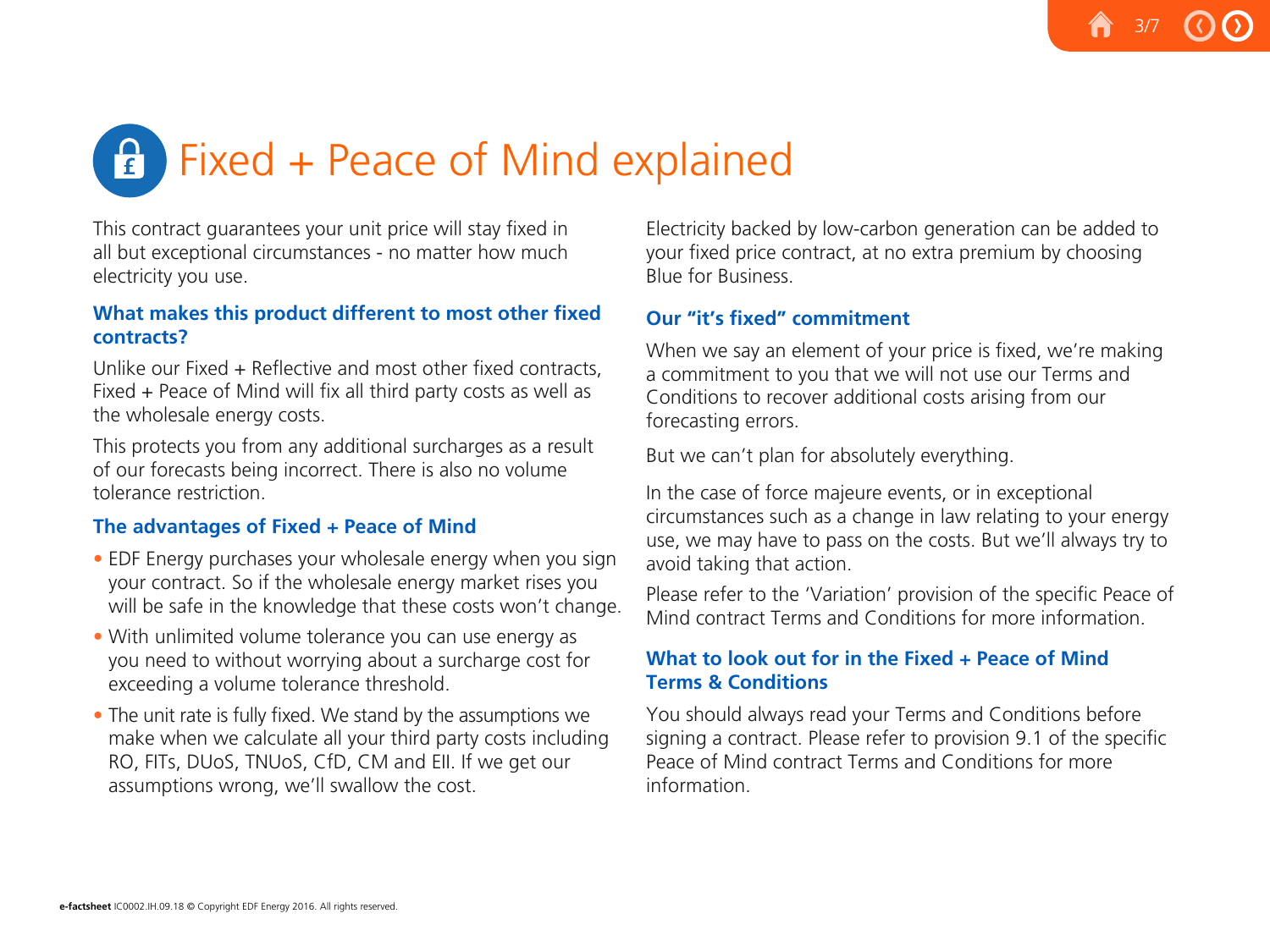4/7

# **What is Blue for Business?**

Blue for Business guarantees your electricity supply is backed by low-carbon generation\* for the same price as our standard electricity.

You can now choose Blue as part of your fixed price contract, which means you can report zero carbon emissions from your electricity use and benefit from low-carbon credentials without paying a penny more.

# **What are third party costs?**

Your electricity bill is made up of two main elements; the cost of electricity purchased on the wholesale market, which can be fixed by buying volume at a specific point in time, and third party costs.

These third party costs are related to the delivery of your electricity and investment in future generation. They sit outside your energy supplier's control. In recent years these costs have been rising and also becoming increasingly more difficult to predict.

The following sections briefly explains what these costs cover.

# **Third party costs for the delivery of electricity**

Distribution Loss (Dloss) - These represent the electricity normally lost as heat in conductors and transformers as power runs through the distribution network.

Distribution Use of System (DUoS) costs The costs charged by the distribution network companies for transporting electricity from the transmission system, and some directly connected generators, to customers.

Transmission Loss (Tloss) - These represent the electricity normally lost as heat in conductors and transformers as power runs through the transmission network.

# Transmission Network Use of System (TNUoS)

- The costs charged by the transmission network companies for transporting electricity across the transmission system to the distribution networks, directly connected generators and customers.

Balancing Services Use of System (BSUoS) - BSUoS allows National Grid to recover the money it spends to balance the electricity system, which it needs to do for every second of the day. This maintains the quality and security of your electricity supply.

# Residual Cashflow Reallocation Cashflow (RCRC)

- RCRC is a debit or credit to all suppliers and generators ensuring that the total imbalance charge, set out by the Balancing and Settlement Code (BSC), is zero across all parties.

# **Third party costs for the delivery of electricity (continued)**

Assistance for Areas with High Electricity Distribution Costs (AAHEDC) - AAHEDC, previously referred to as the Hydro Levy, is a charge levied on all supply customers to subsidise the cost of distributing electricity in sparsely populated areas of the UK.

Elexon - This covers Elexon's costs for administering the wholesale electricity balancing and settlement arrangements and the associated documentation to comply with the Balancing and Settlement Code (BSC) for Great Britain.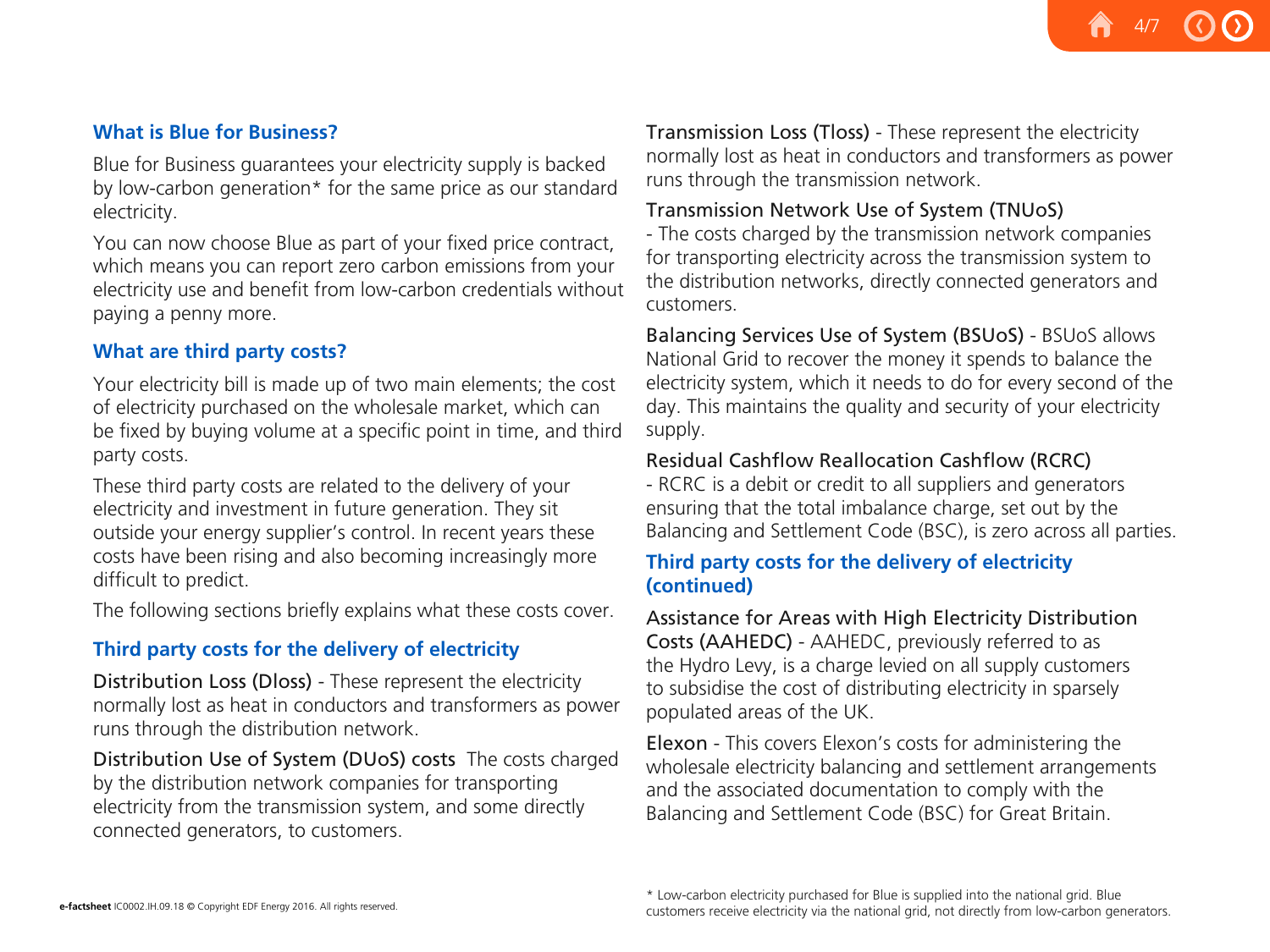# **Third party costs for investment in future electricity generation**

5/7

Renewables Obligation (RO) - A charge for supporting commercial scale renewable electricity projects in the UK.

Feed in Tariff (FITs) - A charge for the government programme designed to promote the uptake of a range of small-scale renewable and low carbon electricity generation technologies.

Contracts for Difference (CfD) - A charge for the government initiative that encourages new investment in lowcarbon generation by providing investors a guaranteed income for the electricity they generate.

Capacity Market (CM) - A charge for supporting both generators, who invest and agree to generate electricity, and large users, who agree to reduce electricity consumption, to ensure there is enough capacity at times when demand is high and the network needs it the most.

Energy Intensive Industries Exemption (EII) - A cost related to the new 85% exemption from RO and FITs for businesses in energy intensive industries.

# **Like to know more?**

If you would like more information about this contract, please contact EDF Energy on 0800 328 9012 or email [edfenergybusinesssales@edfenergy.com](mailto:edfenergybusinesssales%40edfenergy.com?subject=).

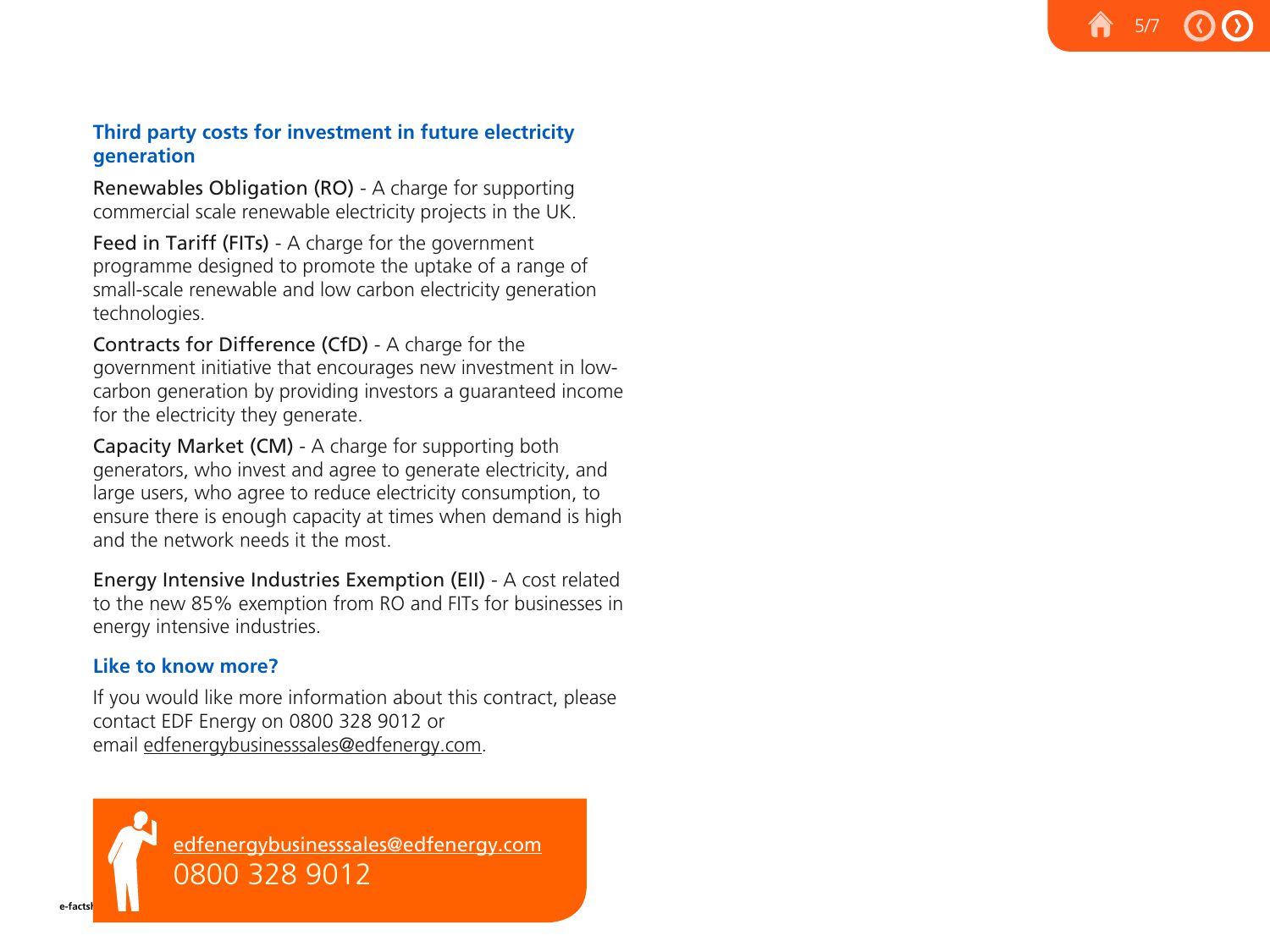#### **We're proud to be a low carbon supplier**

Every year we must publish details of the fuel sources that have been used to generate the electricity we supply to our customers. The information in the table below covers our supply licence for EDF Energy Customers Ltd for the period from April 2017 to March 2018. Our customers' electricity is sourced from our own UK power stations, the wholesale energy market and other independent power generators. We are a major supporter of independent renewable generators.

6/7

|                                         | Coal   | Gas    | <b>Nuclear</b> | Renewable | Other | CO <sub>2</sub> q/kWh | Radioactive waste g/kWh |
|-----------------------------------------|--------|--------|----------------|-----------|-------|-----------------------|-------------------------|
| EDF Energy's fuel mix                   | 7.55%  | 9.39%  | 71.21%         | 11.66%    | 0.19% | 104                   | 0.0050                  |
| Contribution to our<br>carbon emissions | 66.60% | 32.20% | 0.0%           | $0.0\%$   | .20%  |                       |                         |
| UK average fuel mix                     | 7.64%  | 41.24% | 20.01%         | 29.04%    | 2.07% | 225                   | 0.0014                  |

 The figures for UK average fuel mix are provided by the Department for Business, Energy & Industrial Strategy (BEIS). Depending on the tariff you are on, the fuel source and carbon emissions associated with the generation of your electricity may vary. For more information on our fuel mix, visit **edfenergy.com/fuelmix**

| <b>EDF Energy's fuel mix</b><br>per tariff or product | Coal    | Gas     | <b>Nuclear</b> | Renewable | Other   | CO <sub>2</sub> q/kWh | Radioactive waste g/kWh |
|-------------------------------------------------------|---------|---------|----------------|-----------|---------|-----------------------|-------------------------|
| Blue $(1)$                                            | $0.0\%$ | $0.0\%$ | 100.0%         | $0.0\%$   | 0.0%    |                       | 0.0070                  |
| Renewable (2)                                         | 0.0%    | 0.0%    | $0.0\%$        | 100.0%    | $0.0\%$ | $\overline{O}$        | 0.0000                  |
| All other (3)                                         | 12.69%  | 15.77%  | 69.89%         | 1.35%     | 0.32%   | 175                   | 0.0049                  |

The low-carbon electricity that we buy for Blue or Renewable tariffs and products is supplied into the National Grid. Customers receive that electricity through the National Grid, not directly from low-carbon generators.

1 Blue tariffs and products - all residential Blue+ tariffs and Blue for Business.

<sup>2</sup>All renewable tariffs and products.

<sup>3</sup>All other tariffs and products - tariffs not referred to as Blue or Renewable.